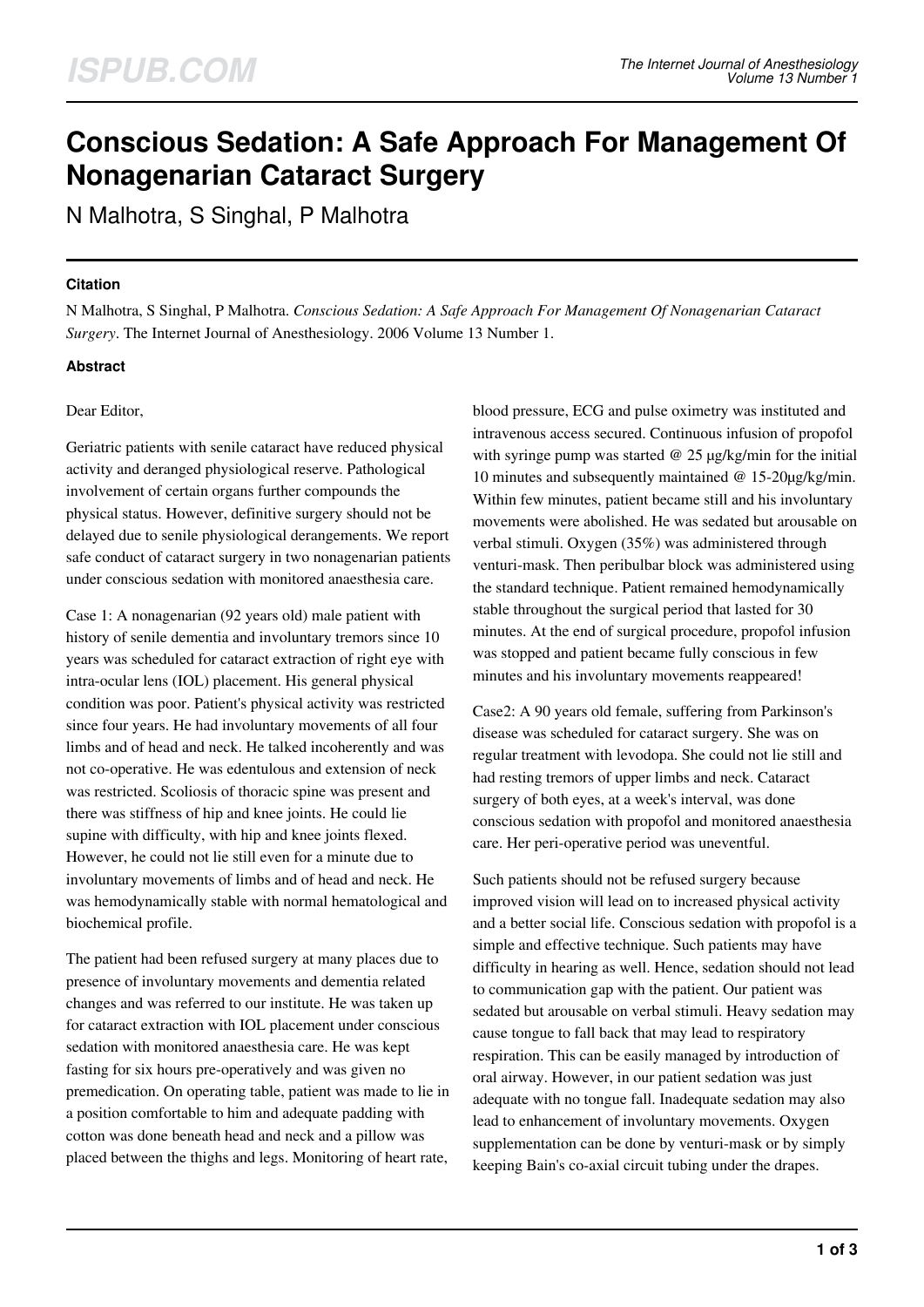Propofol has numerous advantages, viz. clear-headed recovery with no residual sedation, anti-emetic effect, short duration of action and easy titration of dose. The hemodynamic effects of propofol viz. decrease in heart rate, blood pressure, respiratory rate and tidal volume can be minimized by decreasing the dose by half in geriatric patients,, as we did in our patient. However, some prefer midazolam to propofol because of better preservation of respiratory and hemodynamic function. Midazolam causes both sedation and amnesia but with longer dissipation of its effects when infusions are terminated. Superiority of one drug over other has not been established. Both agents should always be titrated downward to maintain sedation as required.  $\frac{1}{2}$ 

To conclude, nonagenarian / geriatric patients suffering from dementia and involuntary movements should not be deprived of cataract surgery. Cataract surgery can be safely conducted under monitored anaesthesia care and conscious sedation with propofol or midazolam. It brings new rays of light and better hopes from life.

## **CORRESPONDENCE TO**

Dr. Naveen Malhotra 128/19, Naveen Niketan Civil Hospital Road Rohtak-124001 (Haryana) INDIA E-mail: naveen\_m2000@yahoo.com

## **References**

1. Bryson HM, Faulton BR, Faulds D. Propofol: an update of its use in anaesthesia and conscious sedation. Drugs 1995; 50: 513-59. 2. Reves JG, Glass PSA, Lubarsky DA, McEvoy MD. Intravenous nonopioid anesthetics. In: Miller RD, editor. Miller's Anesthesia 6th edition. Philadelphia: Churchill Livingstone, 2005: 317-78